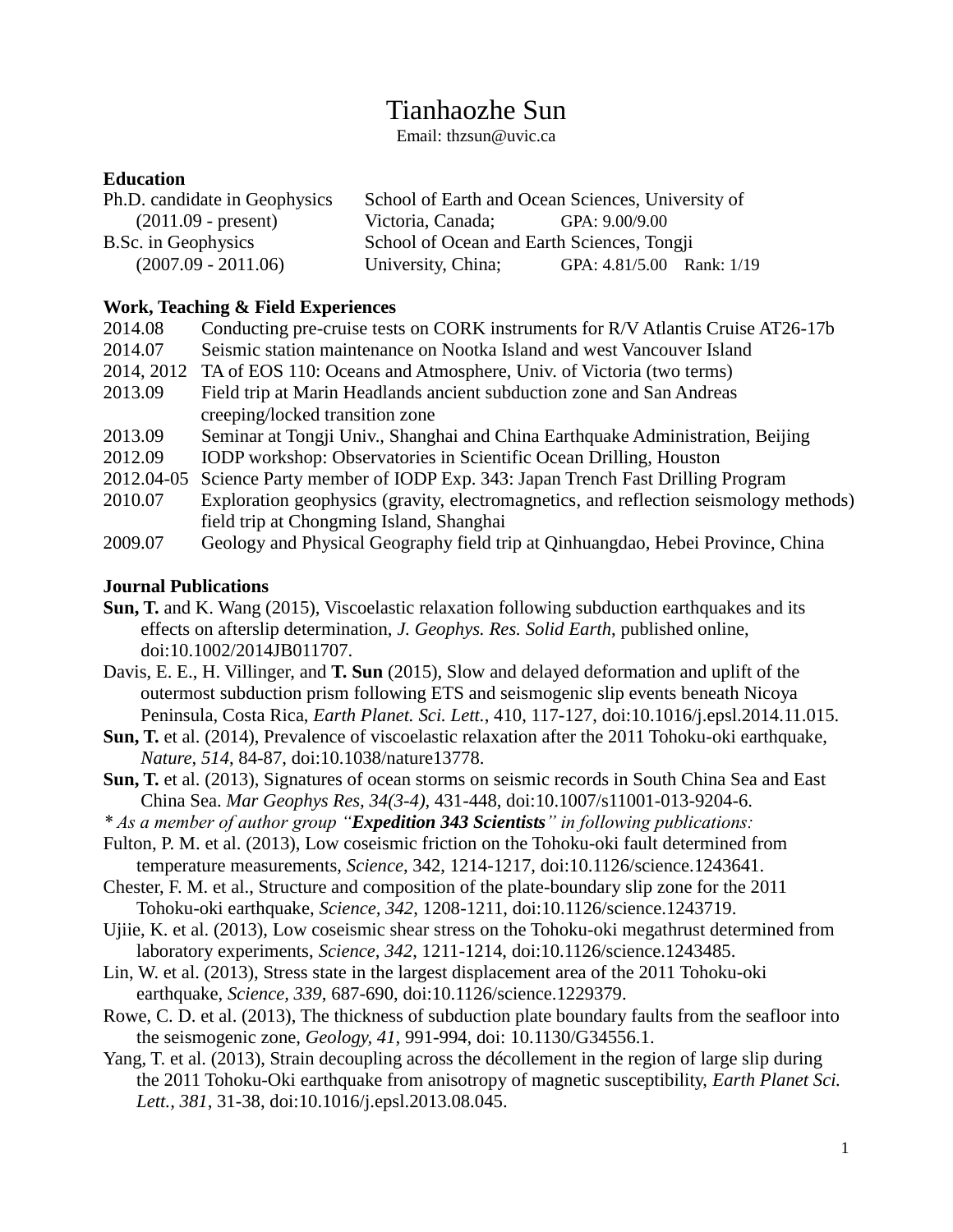#### **Conference Presentations (Presenter underlined)**

- 2015.05, **Sun, T.** et al., Determining slip near trench in the M 9 Tohoku-oki earthquake using bathymetry differences before and after the rupture, **invited talk**, JpGU annual meeting.
- 2015.05, Wang, K. et al. (including **T. Sun**), How large is the fault slip at trench in the M=9 Tohoku-oki earthquake?, EGU General Assembly.
- 2014.12, **Sun, T.** et al., Dominance of viscoelastic relaxation after the 2011 Tohoku earthquake revealed by seafloor GPS observations, **invited talk**, AGU Fall meeting.
- 2014.12, **Sun, T.** et al., Studying near-trench characteristics of the 2011 Tohoku-Oki megathrust rupture using differential multi-Beam bathymetry before and after the earthquake, AGU Fall meeting.
- 2014.12, Brown, L. et al. (including **T. Sun**), Absolute strength of megathrust faults: constraints from stress drop of the 2011 great Tohoku earthquake, AGU Fall meeting.
- 2014.10, Wang, K. et al. (including **T. Sun**), Lessons learned from co- and post-seismic seafloor geodetic observations of the M 9 Tohoku-Oki earthquake, 2014 GSA meeting.
- 2014.07, Iinuma, T. et al. (including **T. Sun**), Modelling of the postseismic deformation associated with the 2011 off the Pacific coast of Tohoku earthquake based on terrestrial and seafloor geodetic observations, Asia Oceania Geosciences Society (AOGS) annual meeting.
- 2014.07, Wang, K. et al. (including **T. Sun**), Asymmetry of megathrust rupture and opposing motion of seafloor GPS stations following the Tohoku earthquake, AOGS annual meeting.
- 2013.12, **Sun, T.** et al., Viscoelastic landward motion of the trench area following a subduction earthquake, AGU Fall meeting.
- 2013.12, T. Iinuma et al., (including **T. Sun**), Postseismic deformation associated with the 2011 Tohoku Earthquake (M9.0) based on terrestrial and seafloor geodetic observation, AGU Fall meeting.
- 2013.09, **Sun, T.** et al., Viscoelastic landward motion of the trench area following the Tohoku earthquake, 2<sup>nd</sup> post-cruise meeting of IODP Exp.343: JFAST.
- 2013.05, Wang, K. et al. (including **T. Sun**), Investigating the relation between trench-breaching rupture and shallow afterslip, JpGU annual meeting.
- 2012.12, Kyo, N. et al. (including **T. Sun**), Development of observatories for the Japan Trench Fast Drilling Project, AGU Fall meeting.
- 2011.12, **Sun, T.** and M. Xue, Signatures of ocean storms on seismic records in South China Sea, AGU Fall meeting.
- 2011.05, **Sun, T.** and M. Xue, Characteristics of seismic records influenced by ocean storms in South China Sea, National Basic Research Program of China (2007CB411702), in Chinese.
- 2011.05, Yang, K., H. Li, **T. Sun**, A practical near-surface construction technique for overthrust data with Simulated Annealing algorithm, 73rd EAGE Conference & Exhibition, Vienna.

# **Selected Awards**

- 2014-2015 Alexander and Helen Stafford MacCathy Muir Graduate Scholarship
- 2014-2015 Bob Wright Graduate Scholarships
- 2014.12 Outstanding Student Paper Award in AGU Fall meeting
- 2014.04 First prize of annual graduate student workshop of SEOS, Univ. of Victoria
- 2013-2014 Howard E. Petch Scholarship, Univ. of Victoria
- 2012-2013 Albert Hung Chao Hong Scholarships, Univ. of Victoria
- 2011-2014 Fellowship of Ph.D. program, Univ. of Victoria
- 2011 Outstanding Graduate Award, Tongji Univ.
- 2011 Outstanding Undergraduate Thesis of Tongji Univ. (1 in 19)
- 2009-2010 Guanghua Scholarship and Liuguangding Scholarship (For top 5% students)